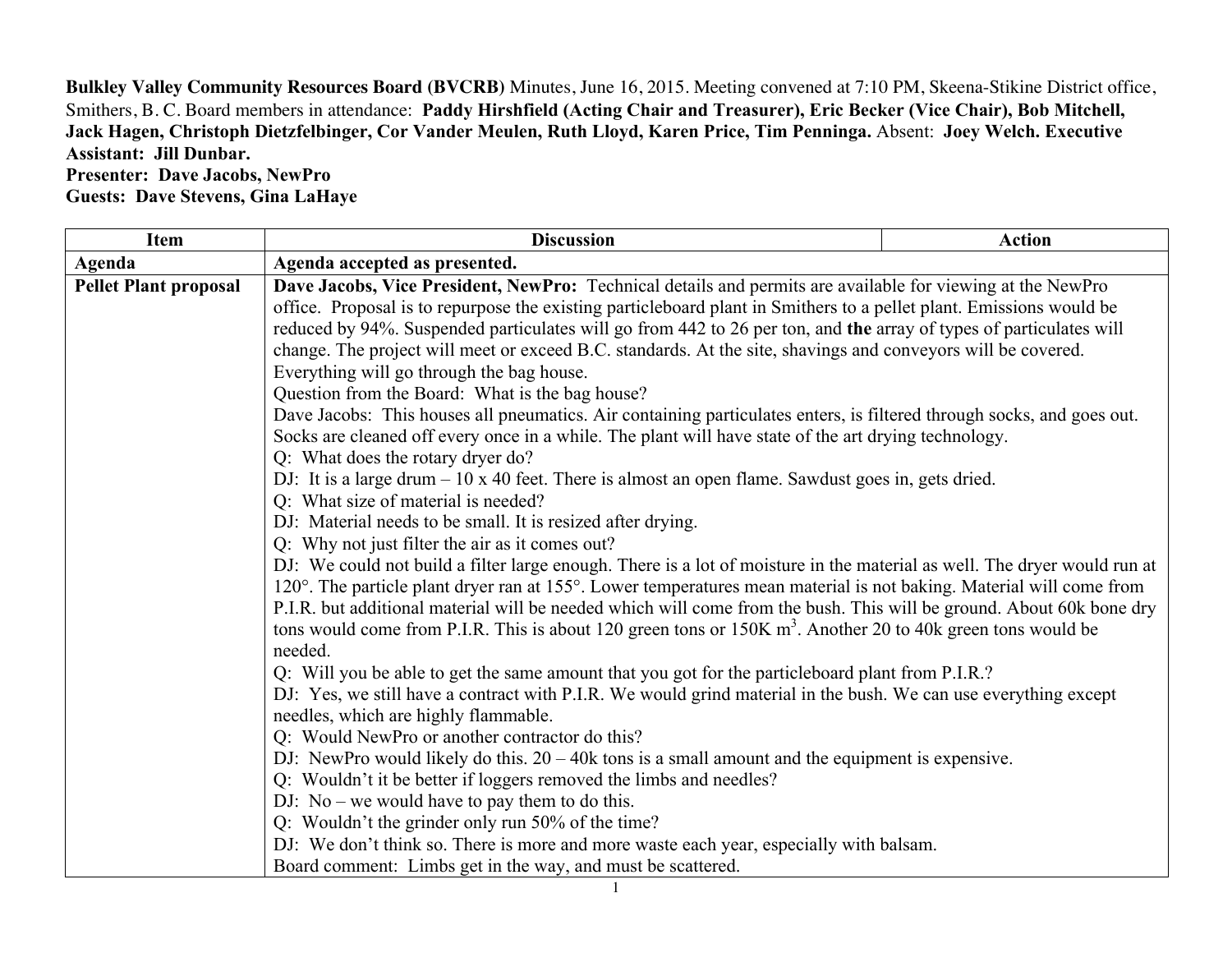| <b>Item</b> | <b>Discussion</b>                                                                                                                                                                  | <b>Action</b> |  |
|-------------|------------------------------------------------------------------------------------------------------------------------------------------------------------------------------------|---------------|--|
|             | Board: That doesn't happen as much now, with danglers and more winter logging.                                                                                                     |               |  |
|             | Q: Do you have to delimb?                                                                                                                                                          |               |  |
|             | DJ: We will take the tops (which don't have many needles) but not the rest of the limbs. We don't want needles or                                                                  |               |  |
|             | rocks.                                                                                                                                                                             |               |  |
|             | Q: How would this residue affect stumpage?                                                                                                                                         |               |  |
|             | DJ: New licenses now require that the pellet industry would be able to use the residue. 25 to 30% of the volume off                                                                |               |  |
|             | the cutblock could be used.                                                                                                                                                        |               |  |
|             | Q: Are there any species that can't be used?                                                                                                                                       |               |  |
|             | DJ: Each species has a different energy value, e.g. pine is 16.5 gigajoules per ton; hemlock is about 14. Buyers will                                                              |               |  |
|             | specify energy levels.                                                                                                                                                             |               |  |
|             | Board: We have a new AAC in this TSA. Wood harvested is mostly scale-based, so waste surveys are required. Dry<br>pine is cruise-based, so everything including waste is paid for. |               |  |
|             | DJ: Dry pulp logs on scale-based sales are not counted in waste surveys currently, so you end up with more volume.                                                                 |               |  |
|             | FLNRO is looking at changing what is measured. These may contribute to cut control one day. We are looking at                                                                      |               |  |
|             | areas that are less than 100 km from the plant. We need to use the waste, reduce slashburning, and get more value                                                                  |               |  |
|             | from our fibre.                                                                                                                                                                    |               |  |
|             | Board: We are not likely to have biofibre licenses here. We don't have the pine component.                                                                                         |               |  |
|             | DJ: New plants must use the latest technology. Pellets would be shipped by rail to Prince Rupert and then by ship to                                                               |               |  |
|             | England. These are commercial not residential pellets, which produce more ash. Delivery of small amounts locally                                                                   |               |  |
|             | might be a problem. It would be good to convert some wood stoves to pellet stoves.                                                                                                 |               |  |
|             | Guest: There is a wood stove exchange program.                                                                                                                                     |               |  |
|             | DJ: It would be good to have that for pellet stoves.                                                                                                                               |               |  |
|             | Q: What is the conversion from bone dry tons to green tons and $m3$ ?                                                                                                              |               |  |
|             | (Answer not clear)                                                                                                                                                                 |               |  |
|             | Q: Can cottonwood be used?                                                                                                                                                         |               |  |
|             | DJ: Thick bark is not an issue. If it is all ground together in the bush that is fine, otherwise it would need to be mixed                                                         |               |  |
|             | at the plant.                                                                                                                                                                      |               |  |
|             | Q: What about decay, such as with old balsam?                                                                                                                                      |               |  |
|             | DJ: There isn't a large amount here so that is likely not an issue.                                                                                                                |               |  |
|             | Board: Old balsam is a valuable wildlife resource.                                                                                                                                 |               |  |
|             | DJ: Yes, if it is left scattered in the bush. We don't want coarse woody debris at the roadside.                                                                                   |               |  |
|             | Q: What is the ideal percentage of CWD left in the bush?                                                                                                                           |               |  |
|             | Board: 100% - whatever is there is used. A threshold level hasn't been found. For marten, it is 100 to 200m <sup>3.</sup>                                                          |               |  |
|             | Provincial guidelines are inadequate.                                                                                                                                              |               |  |
|             | Q: If there is a local air quality advisory, what will you do?                                                                                                                     |               |  |
|             | DJ: The current permit has an episode management plan. We can't store more than 4 days worth of material. With the                                                                 |               |  |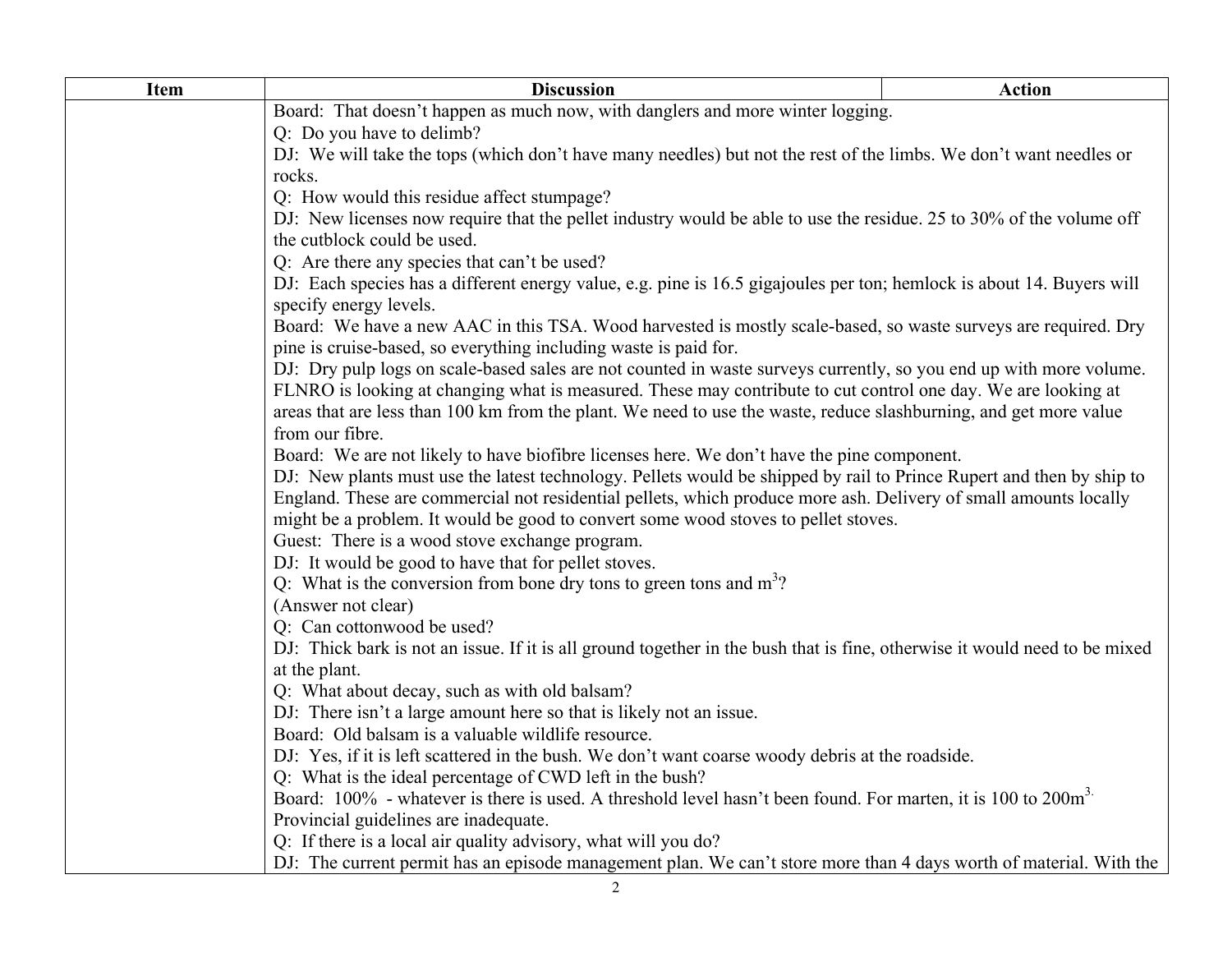| <b>Item</b>                  | <b>Discussion</b>                                                                                                                                                             | <b>Action</b> |  |
|------------------------------|-------------------------------------------------------------------------------------------------------------------------------------------------------------------------------|---------------|--|
|                              | particleboard plant we would run dryers at a higher temperature, or shut down. It depends on the level of advisory.                                                           |               |  |
|                              | Board: With lower emissions this will be a different story.                                                                                                                   |               |  |
|                              | DJ: Yes.                                                                                                                                                                      |               |  |
|                              | Q: How do the particulate sizes compare between the old plant and the proposed plant?                                                                                         |               |  |
|                              | DJ: The technical reports contain this information.                                                                                                                           |               |  |
|                              | Q: The monitoring that we have now is in residential areas. Would you measure emissions right at the stacks? Could                                                            |               |  |
|                              | we get this information on-line?                                                                                                                                              |               |  |
|                              | DJ: That would be difficult.                                                                                                                                                  |               |  |
|                              | Guest: Monitoring at the stack would be done by MOE, with lots of notice. Perhaps this could be more random, and                                                              |               |  |
|                              | not ambient = source emissions reporting on a random basis more than once per year.                                                                                           |               |  |
|                              | DJ: We would not be opposed to this. The cost would be $$10 - 12,000.00$ to do this, though.                                                                                  |               |  |
|                              | Guest: There is technology to do this.<br>DJ: We could use this, if affordable. We have had a Vancouver company do the testing in the past.                                   |               |  |
|                              | Q: Could this plant put more pressure on the forest resource?                                                                                                                 |               |  |
|                              | DJ: There will always be pressure. We don't want to use anything that P.I.R. would use.                                                                                       |               |  |
|                              | Board: The Timber Supply Review for this TSA showed that we are one of the few areas in B.C. not facing a large                                                               |               |  |
|                              | drop in timber supply. As well, the Kispiox TSA has little harvesting going on now. We are also a long distance from                                                          |               |  |
|                              | any pulp mill, so our chips are high cost compared to closer areas.                                                                                                           |               |  |
|                              | DJ: In Prince George only one pellet plant buys material from the bush.                                                                                                       |               |  |
|                              | Board: It is a legitimate comment. We build up an industry that relies on this material for pellets, and we might be                                                          |               |  |
|                              | forced to keep our cut high.                                                                                                                                                  |               |  |
|                              | DJ: NewPro will hold public presentations and tours at the plant located at 2749 Railway Avenue on July 9th, 10th,<br>and 11th. Appointments will be set up for small groups. |               |  |
|                              | Board: Would like to see local sales of pellets and conversion of old wood stoves to pellet stoves.                                                                           |               |  |
|                              | Guest: Pellet stoves emit less than wood stoves. But this would account for a very small amount of sales – perhaps                                                            |               |  |
|                              | 300 tons of pellets per year.                                                                                                                                                 |               |  |
|                              | DJ: Contact the NewPro office (Rose) for technical information.                                                                                                               |               |  |
|                              | ACTION: Paddy Hirshfield will request this technical information, in digital format. Paddy will send information on                                                           |               |  |
|                              | the BVCRB to Dave Jacobs.                                                                                                                                                     |               |  |
|                              |                                                                                                                                                                               |               |  |
| <b>Minutes, May 19, 2015</b> | Minutes accepted as presented.                                                                                                                                                |               |  |
| meeting                      |                                                                                                                                                                               |               |  |
| <b>Action items from</b>     | 1. Memorandum of Understanding with the BV Research Centre: This MOU has been signed. Paddy will recirculate                                                                  |               |  |
| <b>May 19, 2015 meeting</b>  | to Board members.                                                                                                                                                             |               |  |
|                              |                                                                                                                                                                               |               |  |